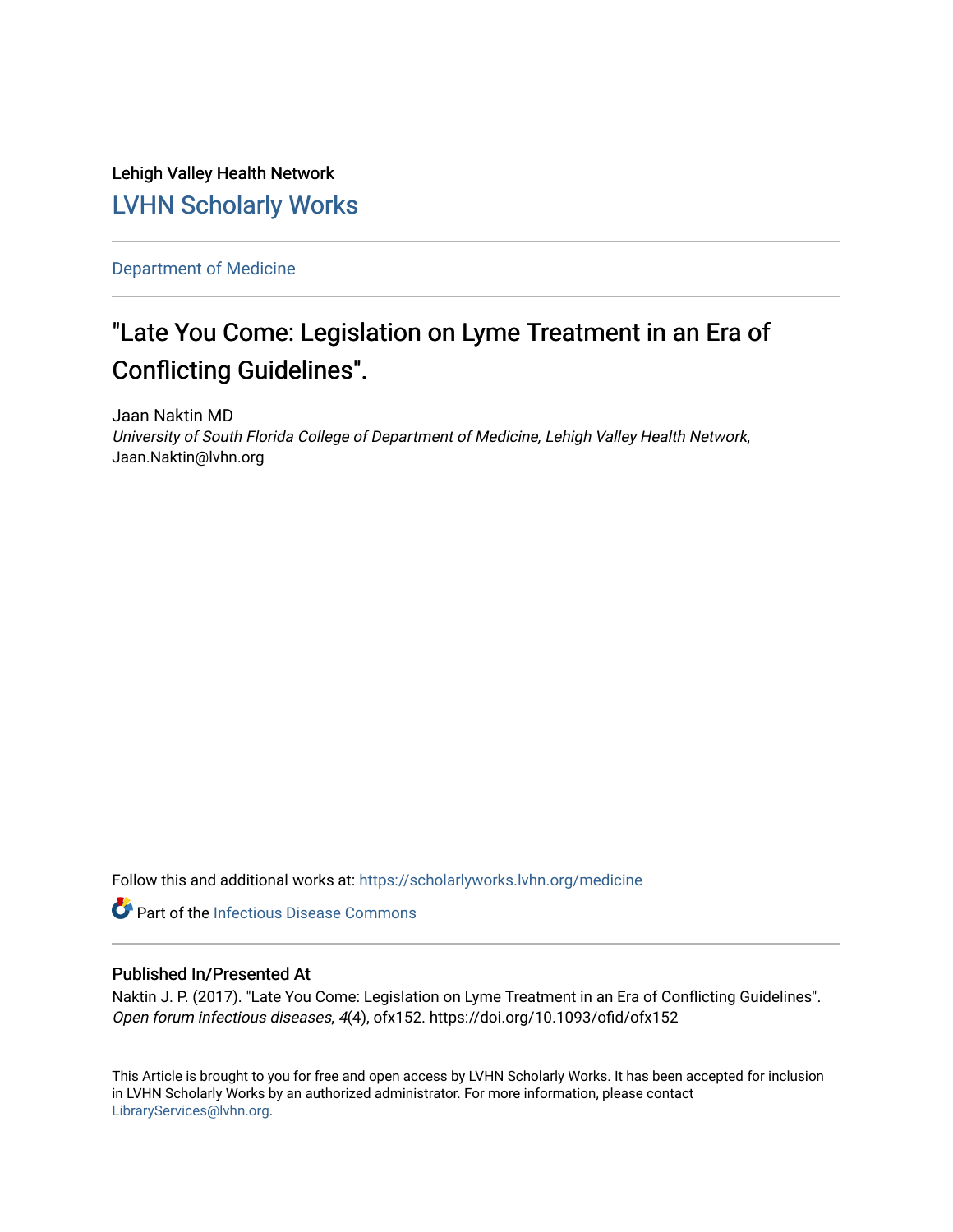

# "Late You Come: Legislation on Lyme Treatment in an Era of Conflicting Guidelines"

**Jaan Peter Naktin, MD**

Practice Leader, Lehigh Valley Physicians Group - Infectious Diseases, Lehigh Valley Health Network, Allentown, Pennsylvania **Keywords.** guidelines; Lyme disease.

In a recent letter [[1](#page-5-0)] to the Ethicist section of the Sunday New York Times Magazine, an anonymous author questioned the actions of a physician as described below:

"… *Every patient she sees comes back with a diagnosis of a Lymerelated "condition." Most of her treatments are not covered by insurance, because they have no basis in evidence, and cost her patients \$30 000 a year or more. Moreover, the test she uses for "diagnosis" has never been validated and is not used in New Jersey or New York; all her samples have to be shipped to a lab out of state."*

This is a common scenario seen by many physicians on the front lines of the evaluation and assessment of possible Lyme disease cases, but the response of the ethicist is concerning:

"*Good intentions are perfectly consistent with your suspicion that she's doing harm here, in violation of the Hippocratic Oath. That's a bad thing, but alas, I'm not sure you can do a lot about it. You could make your case in conversation with those of her patients you're acquainted with. Given what they already know, though, my bet is that they won't take much notice. You could also file a complaint with the New Jersey State Board of Medical Examiners, but your identity may not remain confidential if it proceeds against this doctor. And this would be a hard case to bring if, as I fear, most of her patients are grateful for their Lyme-disease diagnosis*."

What is the current environment of care regarding Lyme disease?

### HISTORY OF THE MOST RECENT INFECTIOUS DISEASES SOCIETY OF AMERICA GUIDELINES

Updated Lyme disease guidelines are due to be published by the Infectious Diseases Society of America (IDSA) in 2018.

**Open Forum Infectious Diseases®**

The previous IDSA guidelines for the prevention, diagnosis, and treatment of Lyme disease were published in 2006 [\[2\]](#page-5-1) and had been the subject of scrutiny, the most notorious being that of the Attorney General Richard Blumenthal of the State of Connecticut who conducted an antitrust investigation into those guidelines, which led to a settlement (agreement) with the IDSA [[3](#page-5-2)]. His findings [[4\]](#page-5-3) noted that "The IDSA's 2006 Lyme disease guideline panel undercut its credibility by allowing individuals with financial interests—in drug companies, Lyme disease diagnostic tests, patents, and consulting arrangements with insurance companies—to exclude divergent medical evidence and opinion." The antitrust investigation was initiated at the behest of several Lyme disease advocacy groups in existence at the time including the California Lyme Disease Association (CLDA) and the Lyme Disease Association.

Subsequent analysis of these events has appeared in several peer-reviewed journals including the IDSA 2010 "Final Report of the Lyme Disease Review Panel of the IDSA" in *Clinical Infectious Diseases* [\[5\]](#page-5-4) with the conclusion that, "After multiple meetings, a public hearing, and extensive review of research and other information, the Review Panel concluded that the recommendations contained in the 2006 guidelines were medically and scientifically justified on the basis of all of the available evidence and that no changes to the guidelines were necessary." The Centers for Disease Control and Prevention (CDC) continues to endorse the IDSA guidelines as they "continue to provide comprehensive, accurate information that patients can use in their health care decisions" [[6](#page-5-5)].

Johnson and Stricker [[7](#page-5-6)], both of whom have strong affiliations with the CLDA and International Lyme and Associated Disease Society (ILADS), wrote in *The Journal of Medical Ethics* in 2009, "There are two broad themes that set the stage for the investigation by the Attorney General. The first is the growing problem of conflicts of interest among guidelines developers, and the second is the increasing centralization of medical decisions by insurance companies, who use treatment guidelines as a means of controlling the practices of individual doctors." The then President of the IDSA, Anne Gershon, had responded in writing to this opinion piece stating that the article was "riddled with inaccuracies and misleading information." [[8\]](#page-5-7) For example, she noted, Among the many inaccuracies in this

Received 5 June 2017; editorial decision 3 July 2017; accepted 14 July 2017.

Correspondence: J. P. Naktin, Practice Leader, Lehigh Valley Physicians Group - Infectious Diseases, Lehigh Valley Health Network, 1250 South Cedar Crest Blvd., Suite 200, Allentown, PA 18013 [\(jaan.naktin@lvhn.org\)](mailto:jaan.naktin@lvhn.org?subject=).

<sup>©</sup> The Author(s) 2017. Published by Oxford University Press on behalf of Infectious Diseases Society of America. This is an Open Access article distributed under the terms of the Creative Commons Attribution-NonCommercial-NoDerivs licence (http://creativecommons.org/licenses/ by-nc-nd/4.0/), which permits non-commercial reproduction and distribution of the work, in any medium, provided the original work is not altered or transformed in any way, and that the work is properly cited. For commercial re-use, please contact journals.permissions@oup.com DOI: 10.1093/ofid/ofx152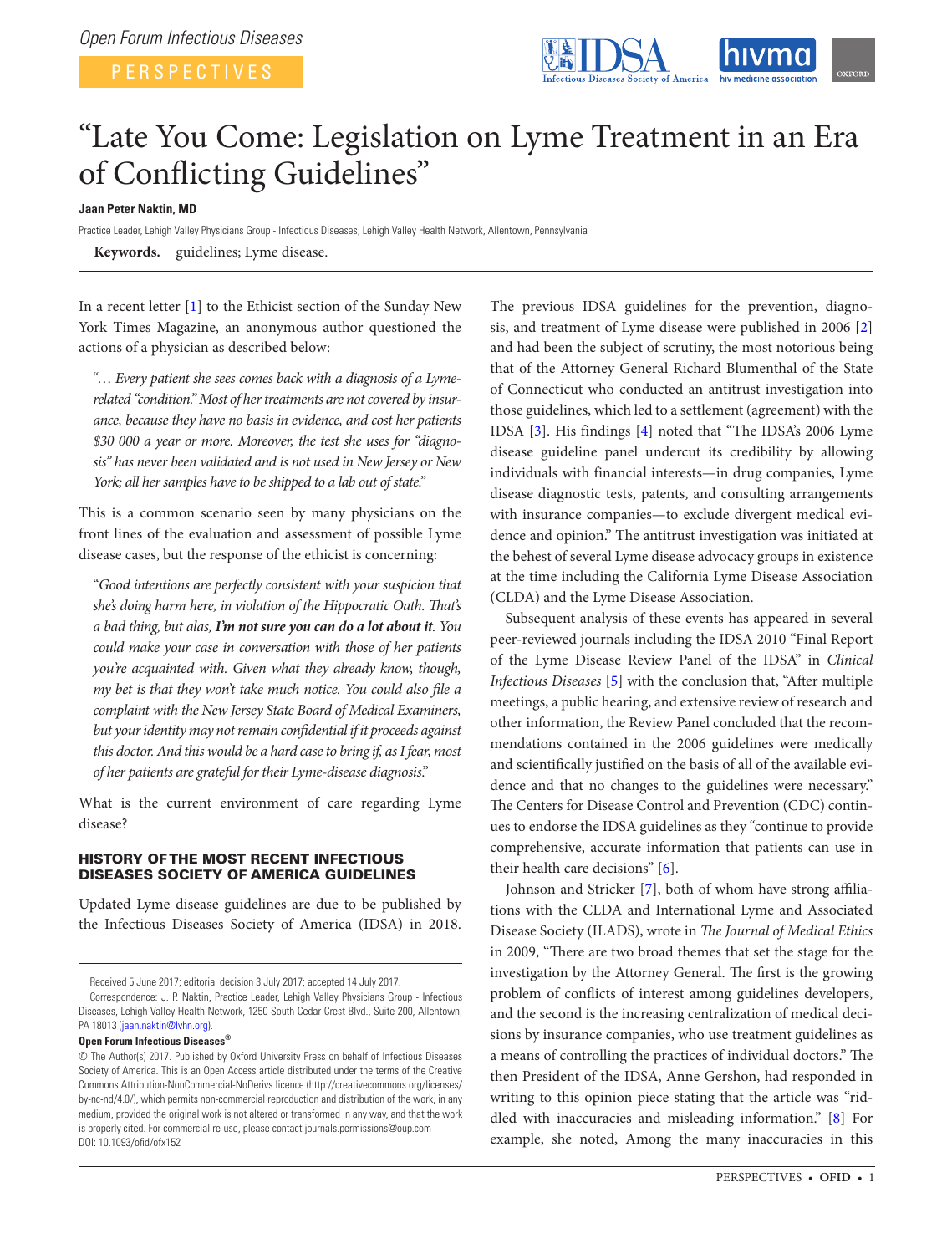article, the most egregious charge is that the IDSA's Lyme disease guidelines "excluded most Lyme patients and denied them treatment for their illness." It is difficult to find an accurate sentiment in that statement. Dr. Gershon also noted in her comments that "We develop guidelines to provide guidance to our members, with the ultimate goal of ensuring the best quality in patient care and to protect the public's health."

The same 2 authors (Johnson and Stricker [[9](#page-5-8)]) wrote another opinion in *Philosophy, Ethics, and Humanities in Medicine* in 2010 and made conclusions that "Medical societies have an obligation to acknowledge legitimate controversy in treatment approaches, particularly when the controversy is fueled by a paucity of high quality evidence. At a minimum, the guidelines issued by a dominant medical society should conform to fundamental rules of due process, fairness, and accuracy. It is critical that the interests of all stakeholders be given a voice, that legitimate controversies be acknowledged, and that treatment options be preserved. The application of antitrust law may provide a much-needed vehicle of reform to prevent future abuses." This opinion was written in spite of the findings that there was no impropriety in development of the guidelines and that the scientific merit of the IDSA guidelines was without question [\[10\]](#page-5-9).

Over 10 years have passed since the last guidelines were issued by the IDSA, and, in the interim, there has been significant epidemiological and legislative activity that continues to impact the approach to Lyme disease diagnosis and treatment.

#### CURRENT CASE STUDY: LYME DISEASE IN PENNSYLVANIA

Pennsylvania has reported cases of Lyme disease from all 67 counties and has moved up on the list of states with the highest number of reported cases in the United States (7351 confirmed cases in 2015) and a case rate of 57 per  $100000$  [\[11](#page-5-10)] in the population. The statewide economic impact may be difficult to measure, but the Johns Hopkins Bloomsburg School of public health has recently estimated an increased cost of \$2968 per each case of Lyme disease of [\[12](#page-5-11)]; in Pennsylvania, if only confirmed cases are included, this could result in an additional healthcare cost of approximately 22 million dollars, and that amount is a low-end estimate based on excluding suspected rather than confirmed cases and also taking into account underreporting of the true incidence of Lyme disease.

The Commonwealth of Pennsylvania enacted the "Lyme and Related Tick-Borne Surveillance, Education, Prevention and Treatment Act", known as Act 83, in June of 2014. The findings of this task force were released in September of 2015 and are available for review online [\[13\]](#page-5-12). The report includes recommendations regarding prevention, education and awareness, and surveillance. The task force included participants from both the IDSA as well as the ILADS as part of its mandated composition.

The preamble language of the PA Act 83 of 2014 stated the following:

"The rapid expansion of Tick Borne Diseases (TBD) in the U.S. and Pennsylvania is further complicated by a lack of consensus among researchers and healthcare practitioners (HCPs) in many critical areas. There are two organizations that have published guidelines for diagnosis and treatment of Lyme and other TBDs: the Infectious Disease Society of America (IDSA), and the International Lyme and Associated Diseases Society (ILADS). The medical community varies in its approach to treating patients with Lyme disease, for example, the adherence to a specific timeframe for antibiotic treatment. Others assess patient response to determine treatment. Pennsylvania's Task Force members considered both perspectives as well as public health considerations in their deliberations. Representation of the diversity of these views was directed by Act 83, which explicitly called for a "broad spectrum of views to be represented and communicated to patients", and is reflected in this report and its core recommendations."

The Pennsylvania task force also included a representational blend of government agencies, scientists, providers, and patients with what could be described as a very even mix of those with interest in or experience in Lyme disease. It is not known how much the Connecticut settlement with the IDSA influenced the composition of the panel in Pennsylvania, as it pertains to inclusion of the ILADS members. The recommendations of this task force steered away from anything controversial such as defining the need for long-term antibiotic treatments in patients with persisting symptoms potentially attributable to Lyme disease or the Post-Treatment Lyme Disease Syndrome.

As a follow up to the Act 83 report, the Pennsylvania Legislative Budget and Finance Committee issued a report [[14\]](#page-5-13) on October 19, 2016. This report highlights some of the cost challenges faced by the findings of the task force. For example, "No state had dedicated significant resources to fund Lyme disease research, at least in recent years. Many states, however, receive federal funding for various Lyme disease research programs. Pennsylvania has received few such funds (\$4.60 per confirmed case)." As to the *Education and Awareness* issue it was noted that, "To develop and send informational brochures to PA family practice physicians would cost about \$772,000. If delivered by persons competent to speak about Lyme disease, costs would be about \$2.2 million." Funds for such initiatives have not been allocated, and a quick addition of the costs estimates would exceed 80 million dollars. Not much else is visibly apparent from the findings of the report except that Pennsylvania has declared Lyme awareness month in May of 2016 in Senate Resolution no. 338 [[15\]](#page-5-14) Session of 2015. The language of the resolution states that, "WHEREAS, If not caught early, Lyme disease can lead to chronic debilitating illness that is very difficult to eradicate", which in and of itself seems to capture and validate the notion that there is a chronic and persistent form of the disease.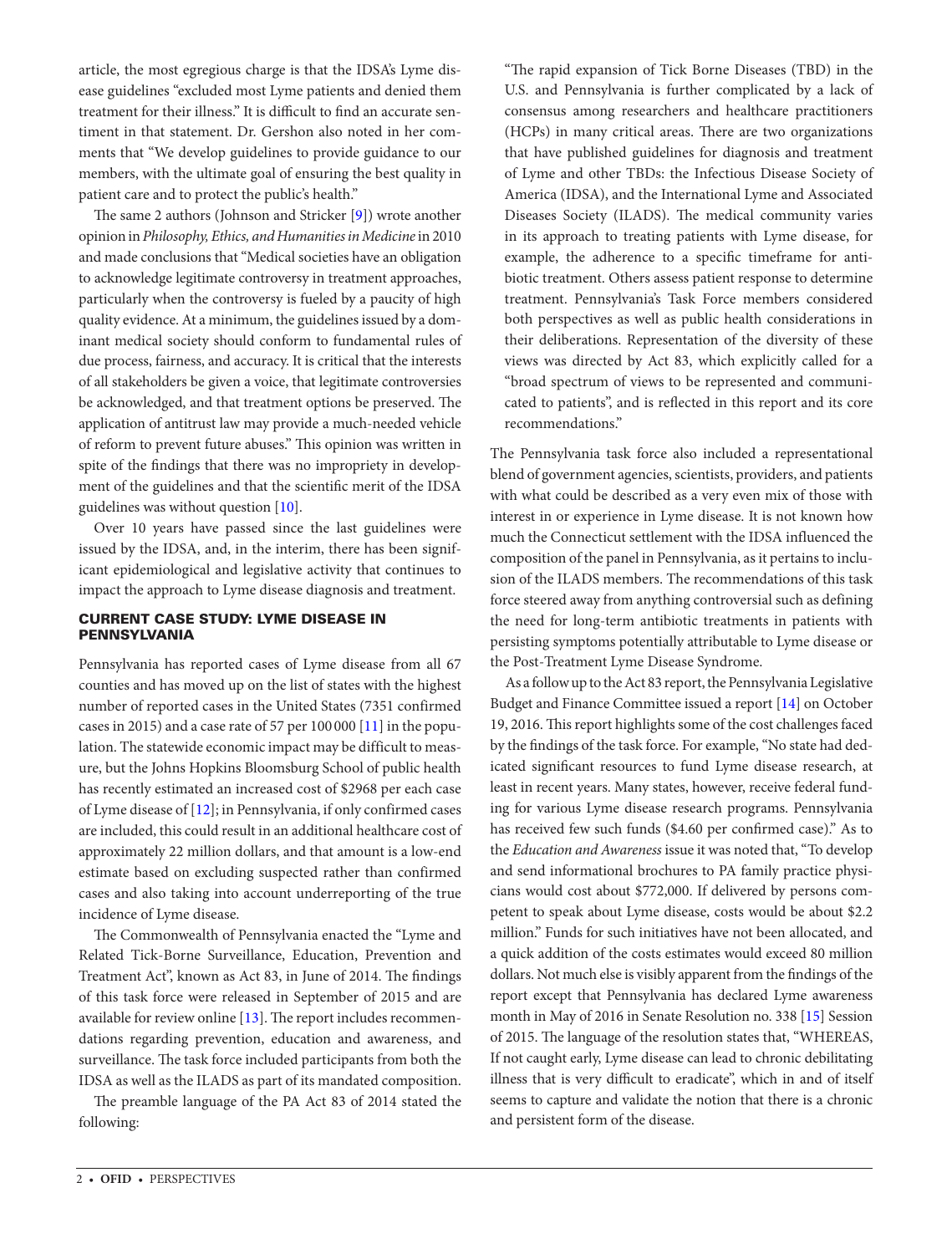More recently, there has been an attempt in Pennsylvania under the sponsorship of Republican Senator Stewart Greenleaf to legislate matters of antibiotic treatment. SB 1299, Pennsylvania Senate Bill [[16\]](#page-5-15) introduced June 16, 2016, is "An Act providing for patient access to diagnostics and treatments for Lyme disease and related tick-borne illnesses; and requiring health care policies to provide certain coverage." The text of the bill states, "There are multiple diagnostic and treatment guidelines for diagnosis and treatment of Lyme disease and tick-borne illness; yet, in 2016, the National Guidelines Clearinghouse (NGC) maintains only the ILADS' guidelines, which guidelines were updated in 2015 and met the more stringent evidence criteria introduced by the NGC in 2014. These guidelines recommend longer-term courses of antibiotics as an option when deemed necessary by healthcare professionals. The IDSA's guidelines were removed from the NGC in 2015 because they were "outdated and not in compliance with current standards". Guidelines that are not kept up to date at the NGC are removed after 5 years.

Review of the NGC website confirms the presence of the ILADS guidelines [[17\]](#page-5-16), which have been revised as of September 2014 as well as absence of the IDSA guidelines from 2006. Pennsylvania is on the verge of enacting legislation, partially on the basis of the putative, outdated IDSA guidelines, and partially on the heels of existing legislation, which would open the door to reimbursement for unproven and nonevidence-based treatments and remove from licensing board scrutiny those that prescribe long-term antibiotic treatments.

Other states including California, Connecticut, Massachusetts, Minnesota, New Hampshire, New Jersey, and New York have enacted similar legislation that either mandates insurance payment for long-term antibiotics or protects doctors who prescribe long-term treatment (see Appendix B of the *Lyme Disease in Pennsylvania* report) [[13\]](#page-5-12).

Federal Legislation has been introduced, "H.R.789 - Tick-Borne Disease Research Accountability and Transparency Act of 2015 [[18\]](#page-5-17)", and is a step in the direction of national Lyme legislation and had made provisions for the establishment of an "Interagency Lyme and Tick-Borne Disease Working Group." Composition of this committee is not specific, but it is proposed to include "Physicians and other medical providers with experience in diagnosing and treating Lyme disease and other tickborne diseases" and "in making appointments … the Secretary, the Speaker of the House of Representatives, and the Majority Leader of the Senate shall ensure that the non-Federal public members of the Working Group represent a diversity of scientific perspectives." The language is remarkably similar to the language used in PA Act 83 of 2014. It is not known at this time who has been selected for this panel, although the committee is to include "patients and their family members" and "nonprofit organizations that advocate for patients with respect to tickborne diseases", which can only mean ILADS, the Lyme Disease Association, or an affiliated entity.

#### INTERNATIONAL LYME AND ASSOCIATED DISEASE **SOCIETY**

What is the role of an organization such as ILADS, which has no affiliation with the IDSA, in guideline development and/or legislative efforts? They describe their mission statement [[19\]](#page-5-18) as follows:

"ILADS is a nonprofit, international, multidisciplinary medical society dedicated to the appropriate diagnosis and treatment of Lyme and associated diseases. ILADS promotes understanding of Lyme and associated diseases through research, education and policy. We strongly support physicians, scientists, researchers and other healthcare professionals dedicated to advancing the standard of care for Lyme and associated diseases."

As such, ILADS maintains its own set of competing Lyme disease guidelines [\[20](#page-5-19)]: "Evidence assessments and guideline recommendations in Lyme disease: the clinical management of known tick bites, erythema migrans rashes and persistent disease." These guidelines are also housed [[17\]](#page-5-16) at the NGC. Incidentally, review of NGC guidelines indicates that the "The NGC does not develop, produce, approve, or endorse the guidelines represented on this site. All guidelines summarized by NGC and hosted on our site are produced under the auspices of medical specialty societies, relevant professional associations, public or private organizations, other government agencies, health care organizations or plans, and similar entities." Being an entity associated with the Department of Health and Human Services and the Agency for Healthcare Research and Quality (AHRQ), and intending to abide by the 2011 Institute of Medicine (IOM) Report on Trustworthy Guidelines, it is noted on the NGC website that "The NGC is finalizing the AHRQapproved process of assessing Clinical Practice Guidelines (CPG) against select standards/sub-standards. Following this, NGC will begin assessing guidelines in our work queue and will then add assessment results to the Web display. We anticipate that the process of determining and posting the extent adherence of guidelines against the IOM standards may begin by the summer of 2017." [[21\]](#page-5-20) It is not clear how this may impact existing guidelines such as those promoted by ILADS.

Review of the ILADS-submitted guidelines shows that 12 of the 12 recommendations are done so with the lowest of all the ratings, ie, "very low quality evidence", with the caveat that "a strong recommendation may be made in the face of very low-quality evidence when the risk–benefit analysis favors a particular intervention such that most patients would make the same choice." The preamble to the ILADS guidelines also suggests that the overall system of guideline development is flawed, and their approach to the prevention and treatment of Lyme disease is based on necessity and not sound scientific evidence. "When the evidence base is of low or very low quality, guideline panels should be circumspect about making strong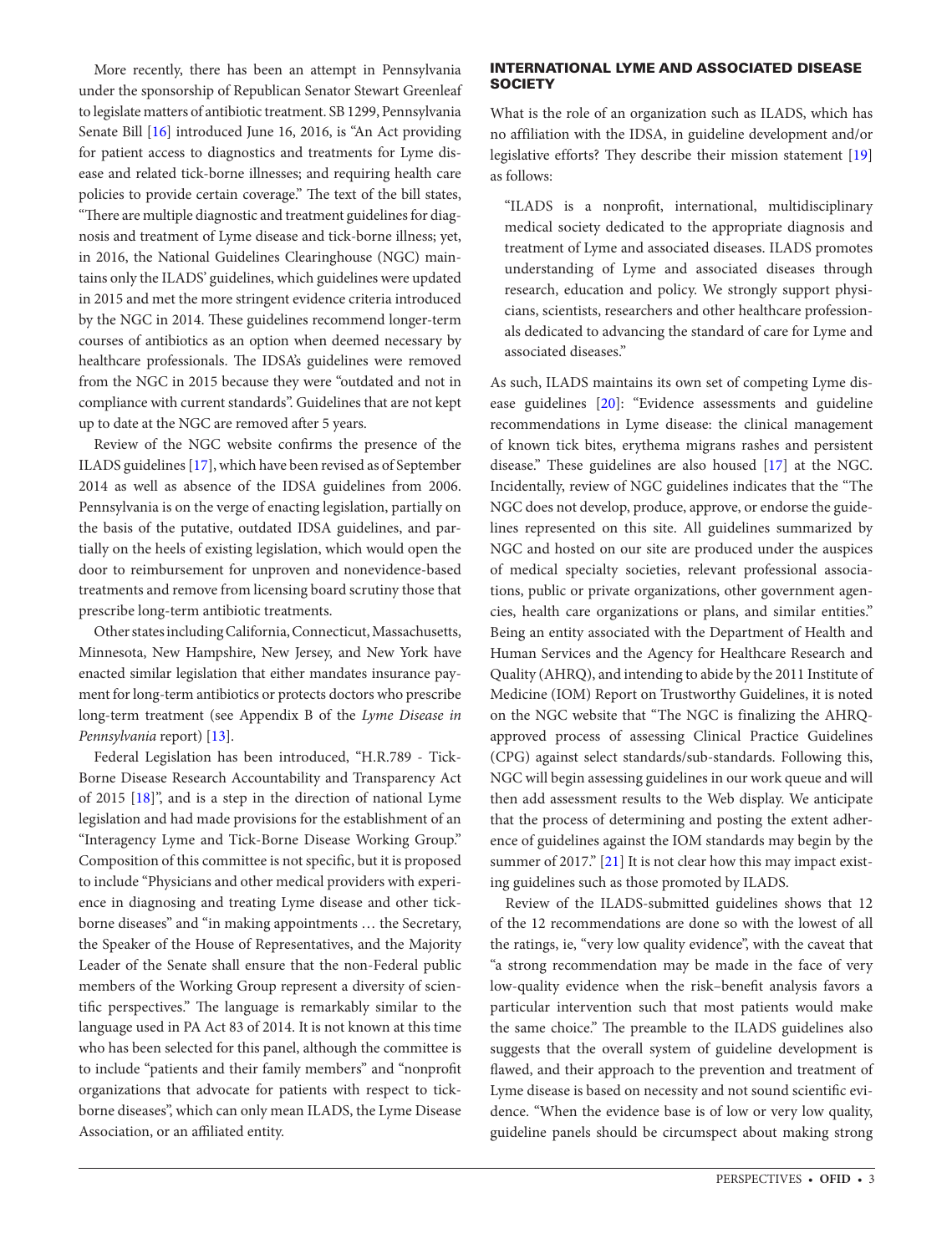recommendations to avoid encouraging uniform practices that are not in the patient's best interest and to ensure that research regarding benefits and risks is not suppressed" [\[22](#page-5-21), [23\]](#page-5-22) There is no current national systematic approach for achieving consensus on conflicting guidelines [\[24](#page-5-23)].

The ILADS is registered as a  $503(c)$ 6 nonprofit organization with public reporting of their 990 tax forms, but associated organizations and practices are owned privately. The ILADS, despite their existing guidelines and significant presence at sentinel legislative occurrences, has not been included in the list of participants in the upcoming revised IDSA guidelines [[25\]](#page-5-24). Review of the IDSA Handbook on Clinical Practice Guideline Development [[26](#page-5-25)] and the Project Plan [\[27\]](#page-5-26) for the upcoming Lyme diseases guidelines confirms that ILADS or other associated entities has not had any representation in the development of the new guidelines.

In Pennsylvania, there is a sophisticated website [\[28](#page-5-27)], "PA Lyme Resource Network", that is apparently run as a nonprofit charitable organization by one of the members of the PA Task Force on Lyme Disease with the stated goal to "help others navigate this exceedingly complex and controversial disease." The website maintains links to ILADS, and their referral network and laboratory services are known for their "home brew" laboratory developed tests [\[29](#page-5-28)]. Their "advocacy" does not include any links to the CDC, IDSA, or other Infectious Diseases experts in Pennsylvania.

There is no reporting by ILADS or its affiliated entities regarding the numbers of patients diagnosed and treated. Their fee schedules are also not displayed nor are any potential conflicts of interest with partnership or ownership in affiliated laboratory entities. Data such as treatment regimens, numbers and types of antibiotics used, supplements prescribed, side effects, and adverse outcomes are also impossible to ascertain. Most entities seem to be fee-for-service and do not accept insurances, are not directly associated with any parent academic institution or healthcare organization, and do not maintain electronic records, or at least are not part of shared records across systems. All of these observations are made also with the understanding that all of their recommendations are made with "very low quality evidence."

The *2011 Lancet Infectious Diseases* article "Anti-science and Ethical Concerns Associated with Advocacy of Lyme Disease" [\[30](#page-5-29)] does an excellent review of the events described herein, noting that "activists, through public appeal and political lobbying, have managed to divert attention away from existing evidence-based medicine in their quest to redefine Lyme disease. There is a serious concern that they will further endanger the public's health unless responsible physicians, scientists, government leaders, and the media firmly stand up for an evidence-based approach to this infection that is based on high-quality scientific studies." This article was published 6 years ago, and the situation has only deteriorated, with inclusion of the same influences at high levels of government decision-making as evidenced by recent events and legislative efforts in Pennsylvania.

It is very possible that the unintended consequences of these legislative activities will be public acceptance of medicine that is not evidence based, which in turn leads to more antibiotics being prescribed for conditions that may not be related to Lyme disease. Additional antibiotic courses then cause resistant strains of bacteria to emerge, disruption of the microbiome, emergence of *Clostridium difficile*, and delay in diagnosis of other serious medical conditions. Many of these issues were articulated by Leonard Sigal in 1996: "Lyme disease represents a complex epidemiological, clinical, and health care planning problem. Patients and the lay public are increasingly frustrated with their perception that the medical community is not listening to them and is ignoring the real problems that are the roots of their anxieties: the slow pace of research, inattention to aspects of LD they find most important, disbelief of their symptoms and severity of their illness, and physicians' detachment and lack of sympathy and sensitivity" [\[31\]](#page-5-30). Unfortunately, the situation has not improved since then, and it is perhaps getting worse, as evidenced by a recent *Morbidity and Mortality Weekly Report* that highlighted "Serious Bacterial Infections Acquired During Treatment of Patients Given a Diagnosis of Chronic Lyme Disease" [[32\]](#page-5-31).

### **CONCLUSIONS**

What may have been seen in the past as a fundamentally patientdriven movement has achieved a scale and proportion, with the involvement of legitimate legislative state authority—at least in Pennsylvania—and the growth of organizations such as ILADS and affiliated entities, that is indeed a rival to the position and power held by the IDSA and "conventional medicine" in the past.

As per the Friedrich Schiller quotation, "Spät kommt ihr doch ihr kommt!", which is translated as "You come late, yet you come!," and so may be the fate of the upcoming 2018 updated and revised Lyme disease guidelines. There is no deus ex machina, as it may pertain to the impending scientific salvation of Lyme disease diagnosis and treatment, because it may already be a lost cause due to the current environment in which potential cases of Lyme disease here in Pennsylvania, and nationally, are evaluated and treated. It is not enough to rely on guidelines, or the application or revision of guidelines, in this environment to make care better.

There are 2 strong measures that could be used to improve this situation. (1) In the era of the Accountable Care Organization (ACO) and population health, the resources of large and significant healthcare entities could be used to promote prevention, diagnosis, and treatment of Lyme disease in a more organized, systematic, and reproducible way with ties to public reporting and accountability. Payment systems for the ACOs are already linked to quality, outcomes, and shared risk [\[33](#page-5-32)]. (2) By the same token, entities, such as ILADS, who promote nonevidence-based medicine, should be held equally accountable for their diagnoses and treatment plans with some aspect of public reporting in financial interests, relationships with testing entities, numbers of patients treated, treatment regimens, and outcomes.